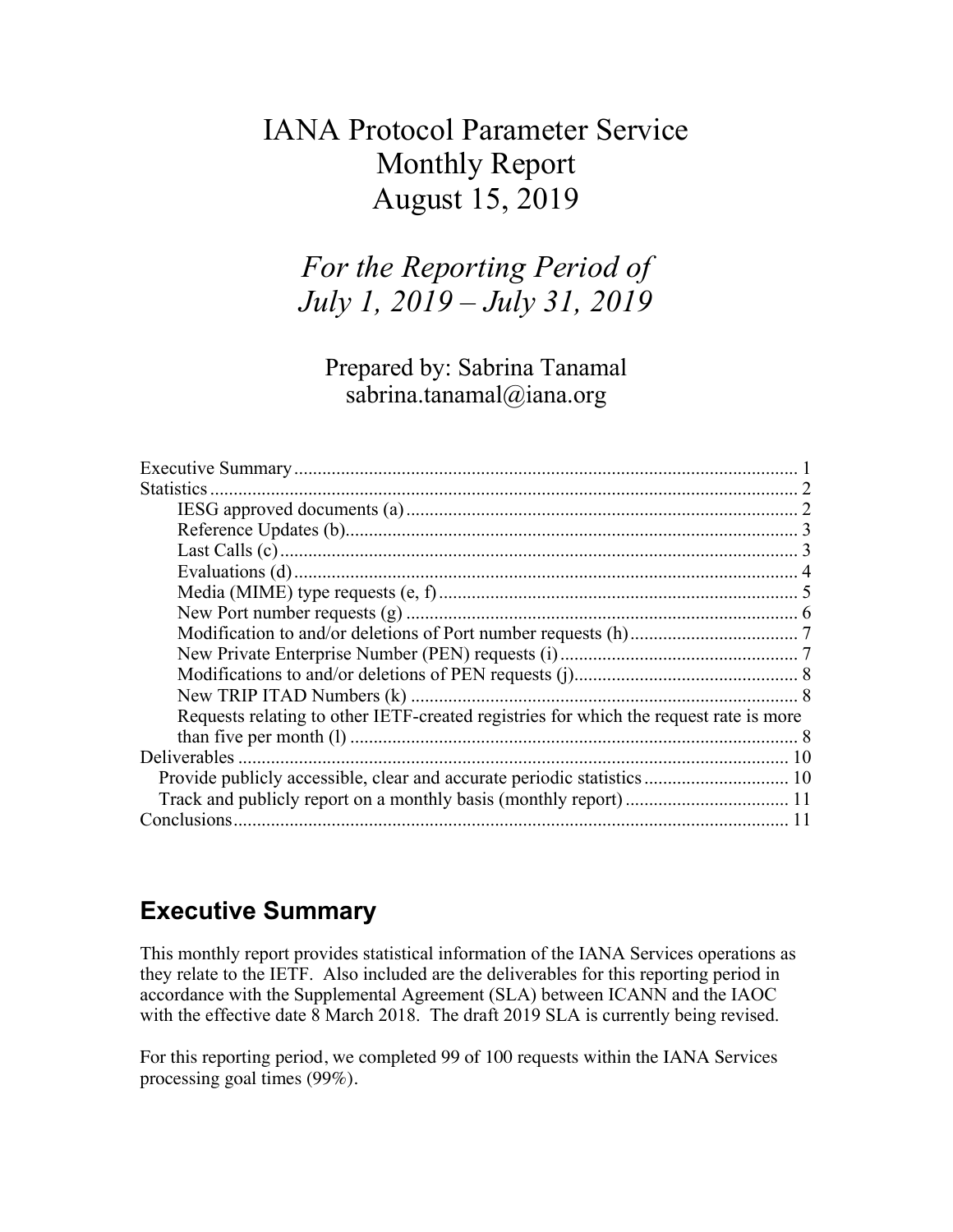# **Statistics**

As outlined in the IETF–IANA SLA, ICANN is tasked with collecting and reporting on IETF-related statistics. ICANN has sub-contracted with its affiliate Public Technical Identifiers (PTI) to perform the IANA Services on its behalf and consistent with the SLA.

Below you will find the list of statistics as requested by the SLA, a description of what queue's statistics are being provided to fulfill that deliverable and an analysis of the data for each queue. The actual charts representing the data can be found at http://www.iana.org/reporting-and-stats/index.html.

This month's statistics were generated through running scripts against a ticketing system log database. The charts were generated using java program using Jfreechart library.

The following types of charts have been defined for each queue for the reporting year 2019:

- Month to month comparison histogram of requests created/closed/open
- Month to month comparison histogram of age groups of closed tickets
- This month's absolute age of closed requests
- Month to month comparison histogram of age groups of open tickets
- This month's absolute age and current state of open requests
- Month to month comparison of mean, median and standard deviation for processing times of closed tickets
- Histogram for cumulative IETF requests for created/closed/resolved at the end of the reporting period and the year to date

## **IESG approved documents (a)**

*Requests in the "drafts-approval" queue begin at the time the IANA Services Operator receives a notification of an approval or intent to publish a document and end when the RFC-Editor has acknowledged receipt of the notification of completed actions by the IANA Services Operator.*

| <b>QUEUE: DRAFTS-APPROVAL</b>                |           |
|----------------------------------------------|-----------|
| Total closed tickets                         | 17        |
| Tickets with no IANA Registry Actions        |           |
| IANA Services processing time goals met (14) | 17/17     |
| days or less)                                | $(100\%)$ |
| Highest total processing days                | 25        |
| Highest total IANA Processing days           |           |
| Total open tickets                           |           |
| Highest total processing days to date        |           |
| Highest total IANA Processing days to date   |           |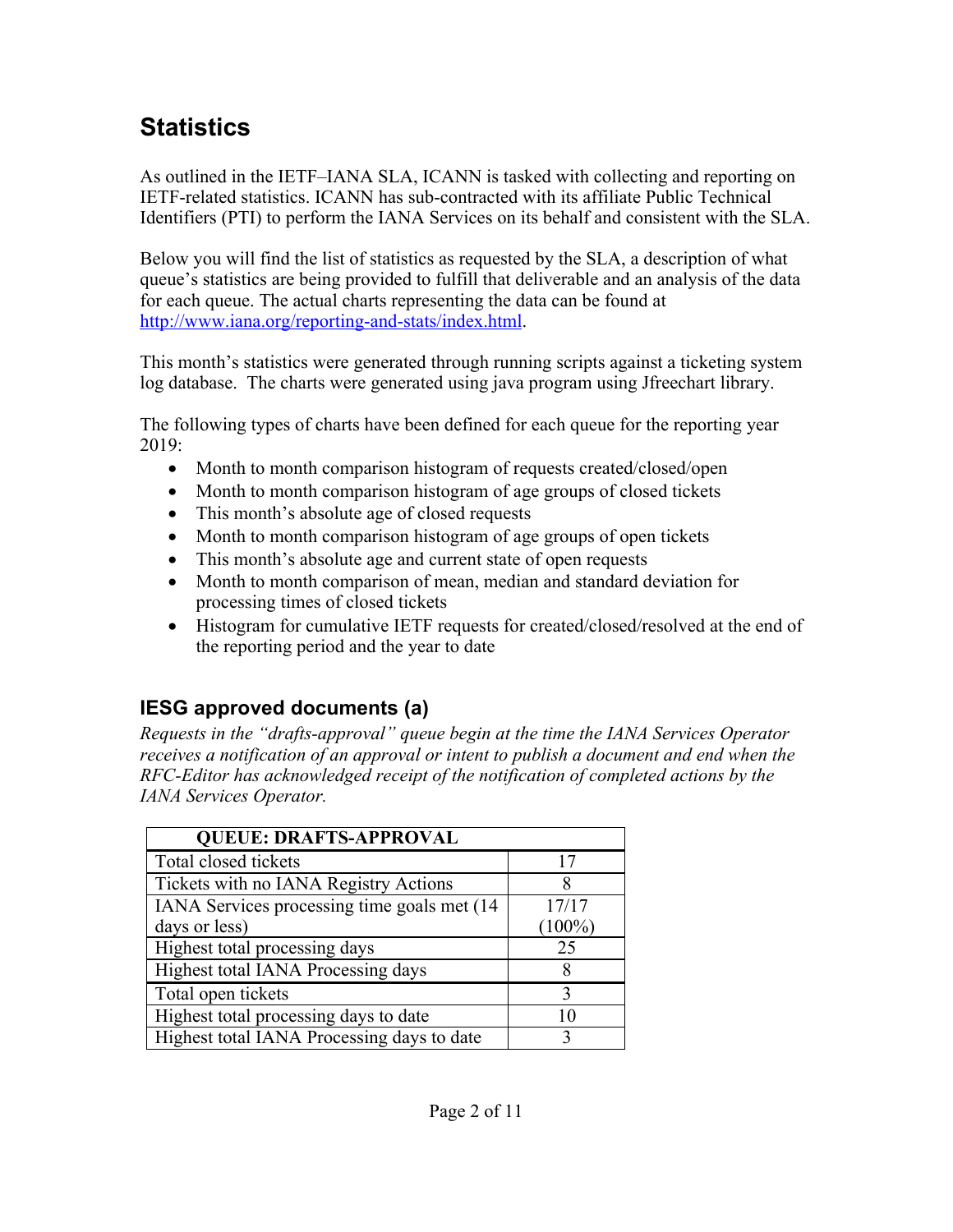Tickets that required more IANA Processing time than the SLA prescribes (14 IANA Processing days or less) or that required more than 60 days of total processing time are described below.

|               |                   | <b>TICKET DETAIL</b>              |             |
|---------------|-------------------|-----------------------------------|-------------|
| <b>Status</b> | <b>Total Days</b> | <b>IANA</b><br>Processing<br>Davs | Description |
| n/a           | n/a               | n/a                               | n/a         |

#### **Reference Updates (b)**

*The requests in the "drafts-update-refs" queue begin at the time the RFC-Editor notifies IANA Services Operator of the RFC number assigned to a document that includes actions in the IANA Considerations section and ends when all references to the document are updated in the Protocol Parameter registries.*

| <b>QUEUE: DRAFTS-UPDATE-REFS</b>           |           |
|--------------------------------------------|-----------|
| Total closed tickets                       | 14        |
| IANA Services processing goals met (7 days | 14/14     |
| or less)                                   | $(100\%)$ |
| Highest total processing days              |           |
| Highest total IANA Processing days         |           |
| Total open tickets                         |           |
| Highest total processing days to date      | n/a       |
| Highest total IANA Processing days to date | n/a       |

Tickets that required more IANA Processing time than the SLA prescribes (7 IANA Processing days or less) or that required more than 60 days of total processing time are described below.

|               | <b>TICKET DETAIL</b> |                                   |             |
|---------------|----------------------|-----------------------------------|-------------|
| <b>Status</b> | <b>Total Days</b>    | <b>IANA</b><br>Processing<br>Davs | Description |
| n/a           | n/a                  | n/a                               | n/a         |

## **Last Calls (c)**

*Requests begin at the time the IANA Services Operator receives a notification of Last Call from the IESG and ends with the IANA Services Operator submitting official*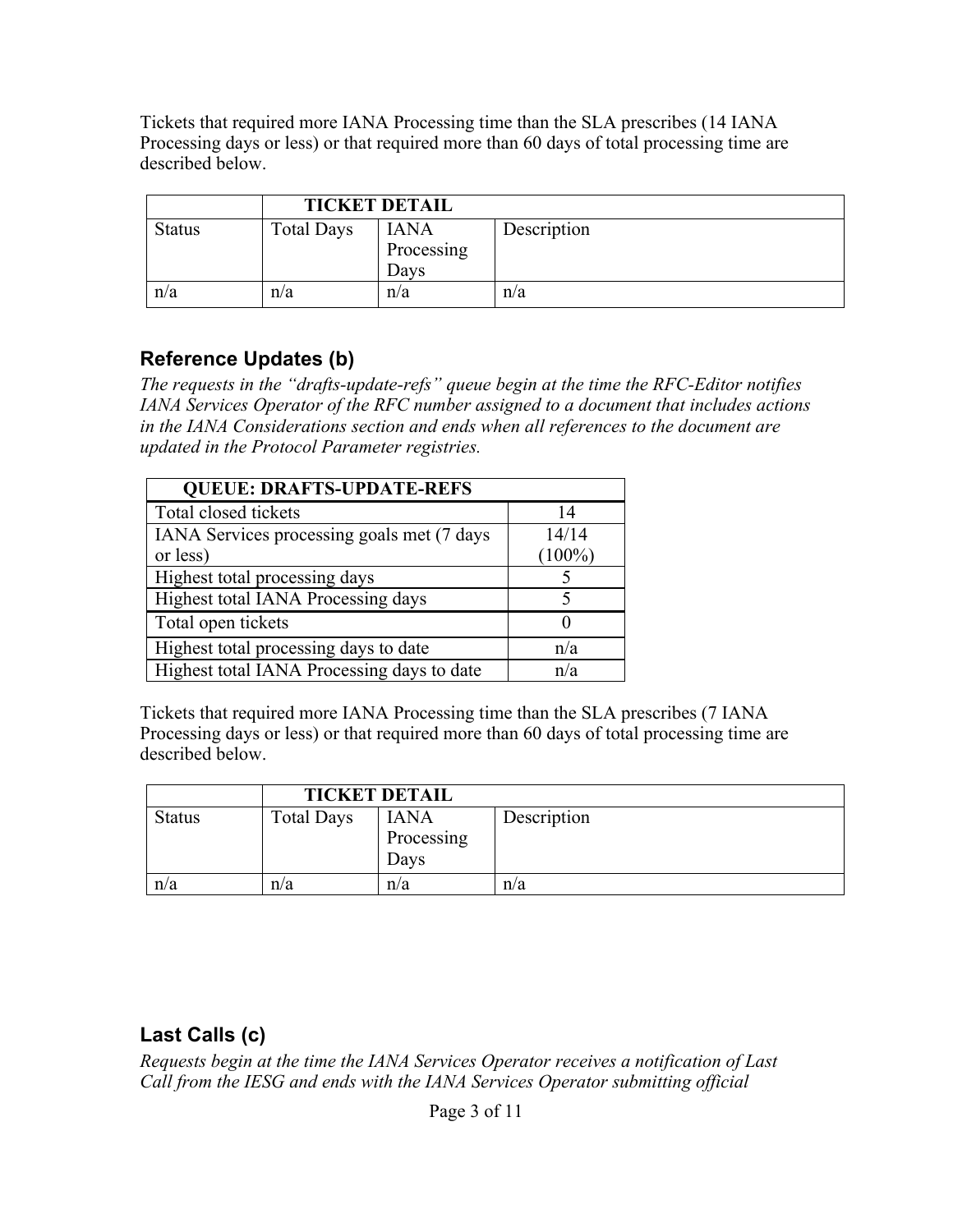*comments to the IESG. Each request in the statistics represents a separate/individual Last Call, even if the Last Call is being repeated.*

| <b>QUEUE: DRAFTS-LASTCALL</b>           |           |  |
|-----------------------------------------|-----------|--|
| Total closed tickets                    | 20        |  |
| IANA Services processing goals met (see | 20/20     |  |
| breakdown)                              | $(100\%)$ |  |
| Total open tickets                      |           |  |

| <b>Last Call Time Frame</b> | <b>Total Requests</b> | <b>Completed within time</b><br>goals |
|-----------------------------|-----------------------|---------------------------------------|
| 2 weeks                     |                       |                                       |
| 15 days                     |                       |                                       |
| 16 days                     |                       |                                       |
| 17 days                     |                       |                                       |
| 3 weeks                     |                       |                                       |
| weeks                       |                       |                                       |

Tickets that required more IANA Processing time than the SLA prescribes or that required more than 60 days of total processing time are described below.

|               |                   | <b>TICKET DETAIL</b>              |             |
|---------------|-------------------|-----------------------------------|-------------|
| <b>Status</b> | <b>Total Days</b> | <b>IANA</b><br>Processing<br>Davs | Description |
| n/a           | n/a               | n/a                               | n/a         |

\*\* Three tickets appeared to exceed their due dates by one day, but they were submitted on the last day of Last Call.

## **Evaluations (d)**

*Requests begin at the time the IANA Services Operator receives a notification of Evaluation from the IESG and ends with the IANA Services Operator submitting official comments to the IESG. Each request in the statistics represents a separate/individual Evaluation, even if the Evaluation is being repeated.*

| <b>QUEUE: DRAFTS-EVALUATION</b>            |           |  |
|--------------------------------------------|-----------|--|
| Total closed tickets                       | 14        |  |
| IANA Services processing goals met (before | 14/14     |  |
| the telechat)                              | $(100\%)$ |  |
| Total open tickets                         |           |  |

\*\* For requests triggered by Conflict Reviews, the IANA Services Operator understands the due date to be the day before the telechat during which the document is to be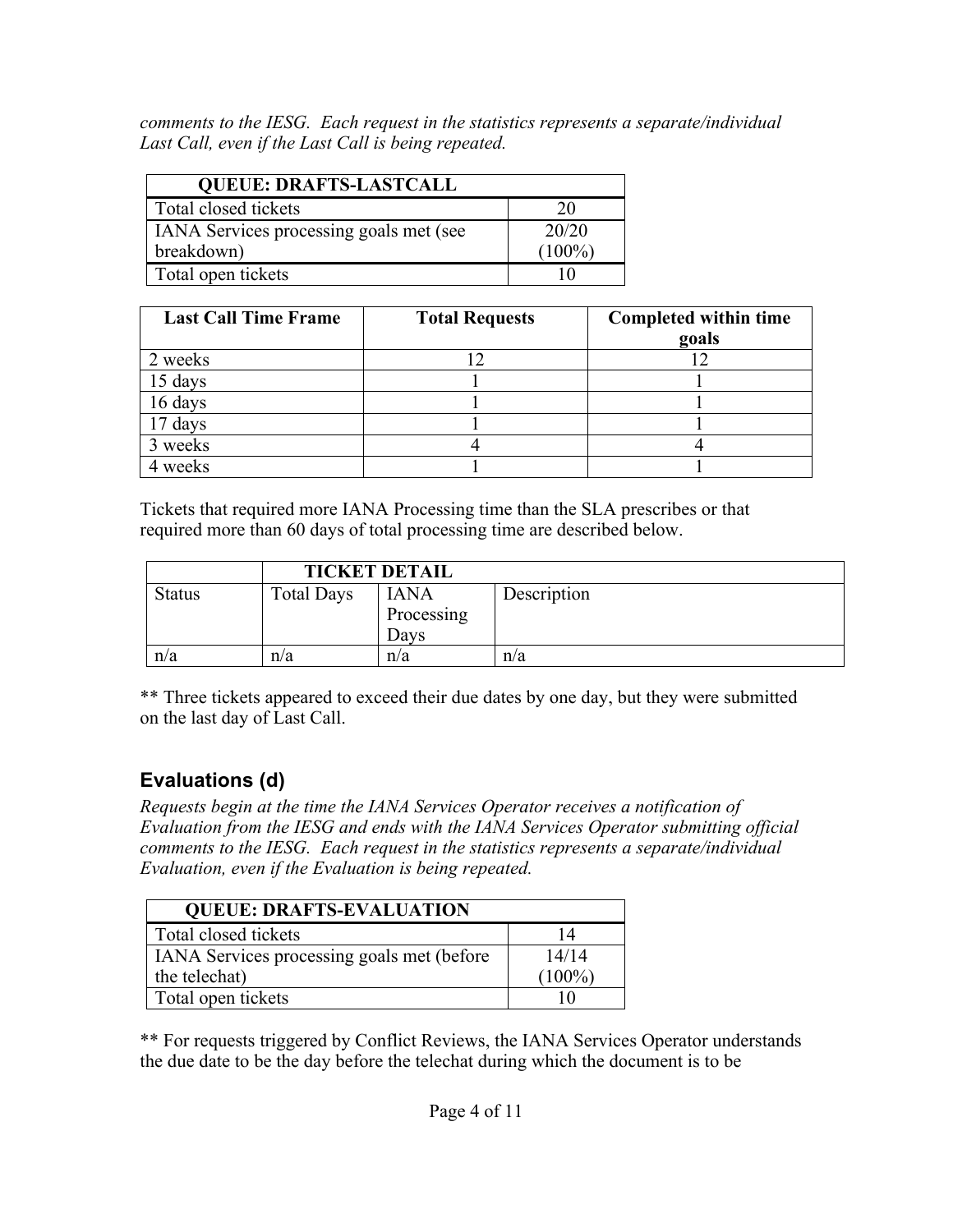discussed, provided the telechat will take place at least one week from the day the request is received.

Tickets that required more IANA Processing time than the SLA prescribes or that required more than 60 days of total processing time are described below.

|               | <b>TICKET DETAIL</b> |             |             |
|---------------|----------------------|-------------|-------------|
| <b>Status</b> | <b>Total Days</b>    | <b>IANA</b> | Description |
|               |                      | Processing  |             |
|               |                      | Davs        |             |
| n/a           | n/a                  | n/a         | n/a         |

## **Media (MIME) type requests (e, f)**

*The IANA Services Operator receives requests for registration of new Media types. Also received, but rarely, are modification and deletion requests for Media types. All of these are processed in the "iana-mime" queue. These requests begin with the receipt of an application for (or modification/deletion of a Media type and end with the request being resolved with a successful registration, removal or modification. In some cases, the requests are closed due to withdrawal of the request by the requester or via administrative closure, typically due to lack of response from the requester. We understand that MIME Media types are currently referred to as "Media Types." The queue "iana-mime," however, was named prior to this change.*

| <b>QUEUE: IANA-MIME</b>                     |              |
|---------------------------------------------|--------------|
| Total closed tickets                        |              |
| IANA Services processing goals met (14 days | $5/5(100\%)$ |
| or less)                                    |              |
| Highest total processing days               | 186          |
| Highest total IANA Processing days          | 10           |
| Average Expert days                         | 44           |
| Total open tickets                          | 21           |
| Highest total processing days to date       | 192          |
| Highest total IANA Processing days to date  | 10           |

Tickets that required more IANA Processing time than the SLA prescribes or that required more than 60 days of total processing time are described below.

|               | <b>TICKET DETAIL</b> |                    |             |
|---------------|----------------------|--------------------|-------------|
| <b>Status</b> | Total Days           | IANA<br>Processing | Description |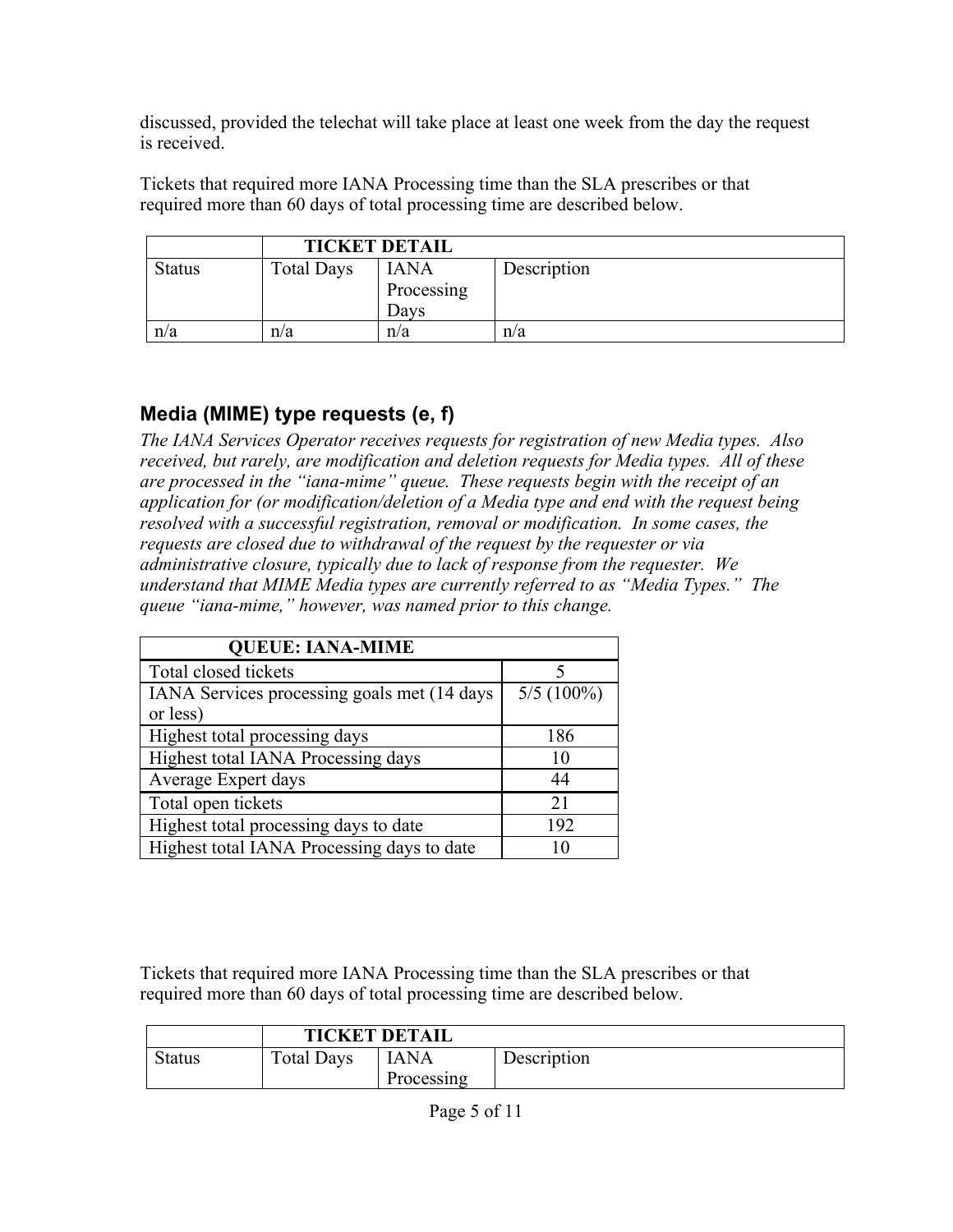|               |     | Days           |                                             |
|---------------|-----|----------------|---------------------------------------------|
| <b>OPEN</b>   | 192 | 10             | ISO/IEC JTC1 request. Delay primarily on    |
|               |     |                | requester's part.                           |
| <b>CLOSED</b> | 186 | 10             | Two ISO/IEC JTC1 requests (most joint       |
|               |     |                | with ITU-T). Delay primarily on requester's |
|               |     |                | part.                                       |
| <b>OPEN</b>   | 143 | $\overline{2}$ | ISO/IEC JTC1 request. Delay primarily on    |
|               |     |                | requester's part.                           |
| <b>OPEN</b>   | 83  | 3              | Two 3GPP requests. Delay on the part of     |
|               |     |                | both expert and requester.                  |
| <b>OPEN</b>   | 73  | 3              | Six NCGIS requests. Delay on expert's part. |
| <b>CLOSED</b> | 69  | $\overline{4}$ | Delay on expert's part.                     |
| <b>CLOSED</b> | 68  | 3              | Delay on expert's part.                     |

#### **New Port number requests (g)**

*The IANA Services Operator receives requests for assignment of new user port numbers. These requests are processed in the "iana-ports" queue. Port requests begin with the receipt of an application for a user port number and end with the request being resolved with a successful registration, withdrawn by the requester, or administratively closed.*

| <b>QUEUE: IANA-PORTS</b>                    |              |  |  |  |
|---------------------------------------------|--------------|--|--|--|
| Total closed tickets                        |              |  |  |  |
| IANA Services processing goals met (14 days | $9/9(100\%)$ |  |  |  |
| or less)                                    |              |  |  |  |
| Highest total processing days               | 76           |  |  |  |
| Highest total IANA Processing days          | 5            |  |  |  |
| Average total days                          | 30           |  |  |  |
| Average Expert days                         | 12           |  |  |  |
| Total open tickets                          | 6            |  |  |  |
| Highest total processing days to date       | 177          |  |  |  |
| Highest total IANA Processing days to date  |              |  |  |  |

Tickets that required more IANA Processing time than the SLA prescribes or that required more than 60 days of total processing time are described below.

|               | <b>TICKET DETAIL</b> |             |                                      |
|---------------|----------------------|-------------|--------------------------------------|
| <b>Status</b> | <b>Total Days</b>    | <b>IANA</b> | Description                          |
|               |                      | Processing  |                                      |
|               |                      | Days        |                                      |
| <b>OPEN</b>   | 177                  |             | Delay on the part of both expert and |
|               |                      |             | requester.                           |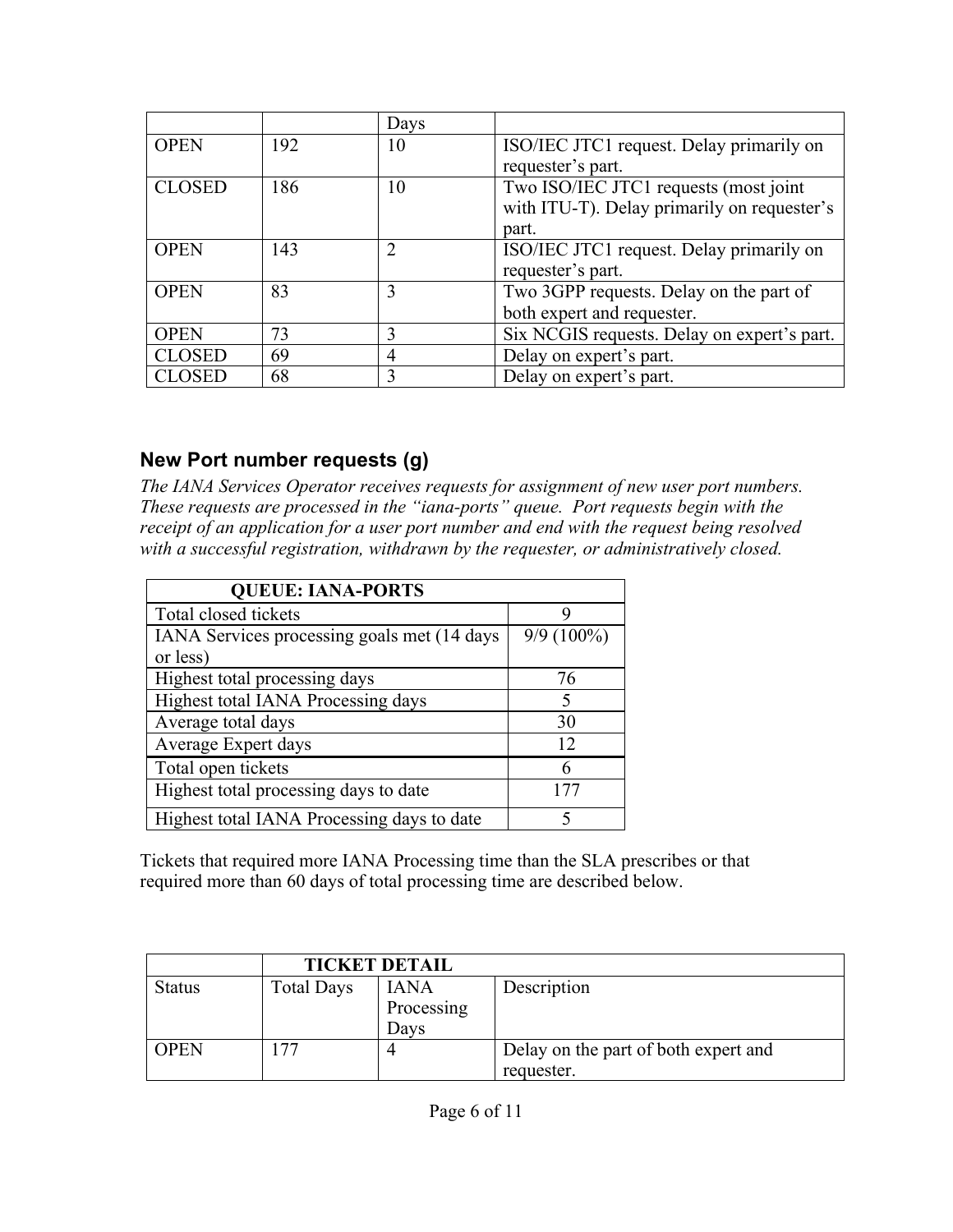| <b>CLOSED</b> |    | Delay on requester's part.                         |
|---------------|----|----------------------------------------------------|
| <b>OPEN</b>   |    | Delay on the part of both expert and<br>requester. |
| <b>CLOSED</b> | 69 | Delay on the part of both expert and<br>requester. |

#### **Modification to and/or deletions of Port number requests (h)**

*The IANA Services Operator receives requests for modification of existing port numbers. Also received, but are rare, are deletion requests. Both of these are processed in the "port-modifications" queue. These requests begin with the receipt of a modification (or deletion) request and end with the request being resolved with a successful modification (or removal) or closed due to withdrawal or administrative closure.*

| <b>QUEUE: PORT-MODIFICATION</b>                          |              |  |  |  |
|----------------------------------------------------------|--------------|--|--|--|
| Total closed tickets                                     | 2/2          |  |  |  |
| IANA Services processing goals met (14 days)<br>or less) | $2/2(100\%)$ |  |  |  |
| Highest total processing days                            | 12           |  |  |  |
| Highest total IANA Processing days                       |              |  |  |  |
| Total open tickets                                       |              |  |  |  |
| Highest total processing days to date                    | n/a          |  |  |  |
| Highest total IANA Processing days to date               | n/a          |  |  |  |

Tickets that required more IANA Processing time than the SLA prescribes or that required more than 60 days of total processing time are described below.

|               | <b>TICKET DETAIL</b> |                                   |             |
|---------------|----------------------|-----------------------------------|-------------|
| <b>Status</b> | <b>Total Days</b>    | <b>IANA</b><br>Processing<br>Davs | Description |
| n/a           | n/a                  | n/a                               | n/a         |

## **New Private Enterprise Number (PEN) requests (i)**

*All PEN (Private Enterprise Numbers) type requests are processed in an automated program that does not go through the IANA Services Operator's ticketing system. The tool includes new, modification and deletion requests. The tool does not yet produce statistics similar to what is available for the other protocol parameter queues.*

| <b>QUEUE: PEN</b>   |  |
|---------------------|--|
| Total PENs assigned |  |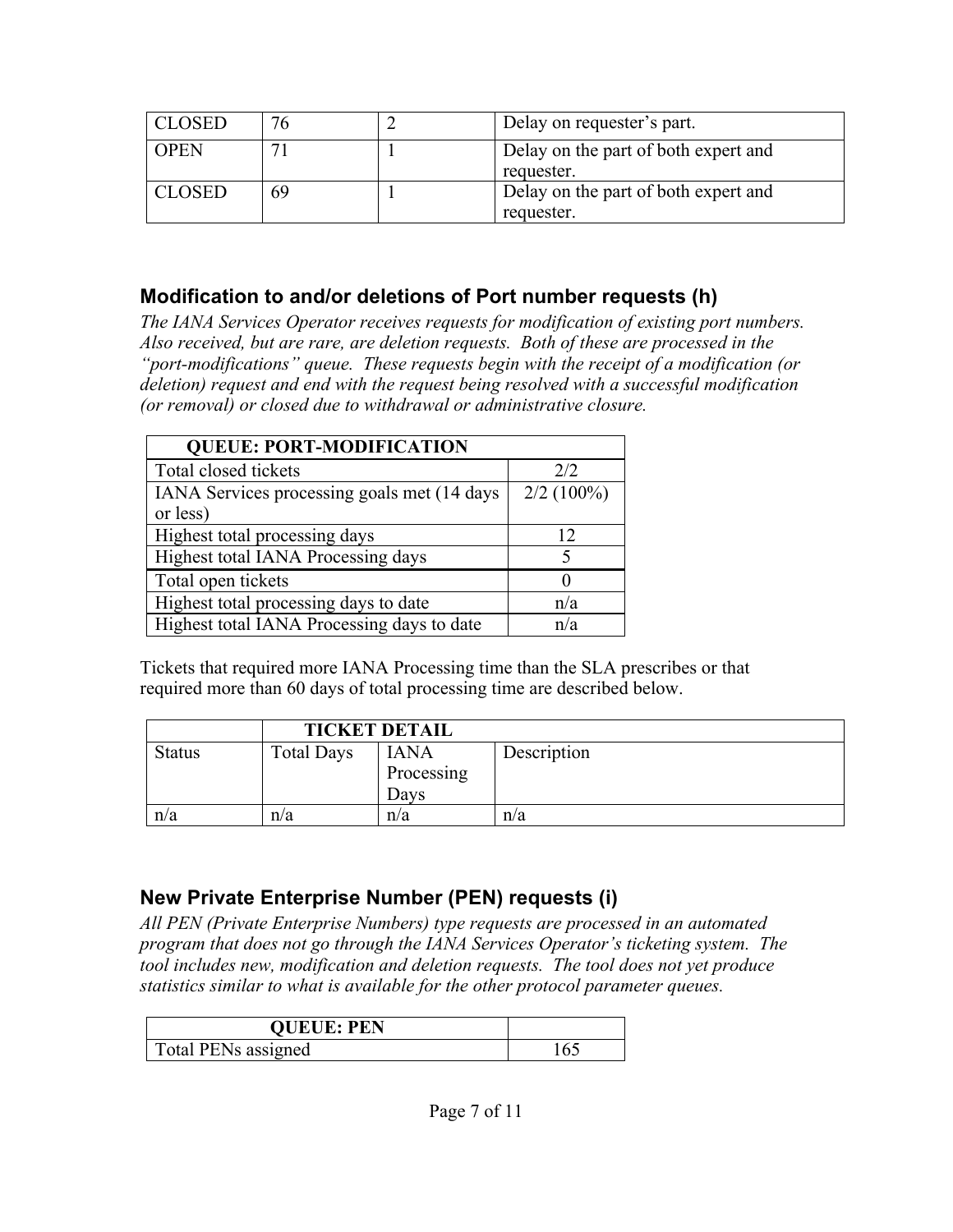#### **Modifications to and/or deletions of PEN requests (j)**

| <b>QUEUE: PEN-MODIFICATION</b> |  |
|--------------------------------|--|
| Total PENs modified            |  |
| <b>Total PENs deleted</b>      |  |

#### **New TRIP ITAD Numbers (k)**

*The IANA Services Operator receives requests for assignment of new TRIP ITAD numbers. These requests are processed in the "iana-trip" queue. Requests begin with the receipt of an application for a TRIP ITAD number and end with the request being resolved with a successful registration, withdrawn by the requester, or administratively closed.*

| <b>QUEUE: IANA-TRIP</b>                                |     |
|--------------------------------------------------------|-----|
| Total closed tickets                                   |     |
| IANA Services processing goals met (7 days<br>or less) | n/a |
| Highest total processing days                          | n/a |
| Highest total IANA Processing days                     | n/a |
| Total open tickets                                     |     |
| Highest total processing days to date                  | n/a |
| Highest total IANA Processing days to date             | n/a |

Tickets that required more IANA Processing time than the SLA prescribes or that required more than 60 days of total processing time are described below.

|               | <b>TICKET DETAIL</b> |                                   |             |
|---------------|----------------------|-----------------------------------|-------------|
| <b>Status</b> | <b>Total Days</b>    | <b>IANA</b><br>Processing<br>Davs | Description |
| n/a           | n/a                  | n/a                               | n/a         |

#### **Requests relating to other IETF-created registries for which the request rate is more than five per month (l)**

*For those registries where there are more than 5 requests per month, the IANA Services Operator creates a separate queue for tracking those tickets.*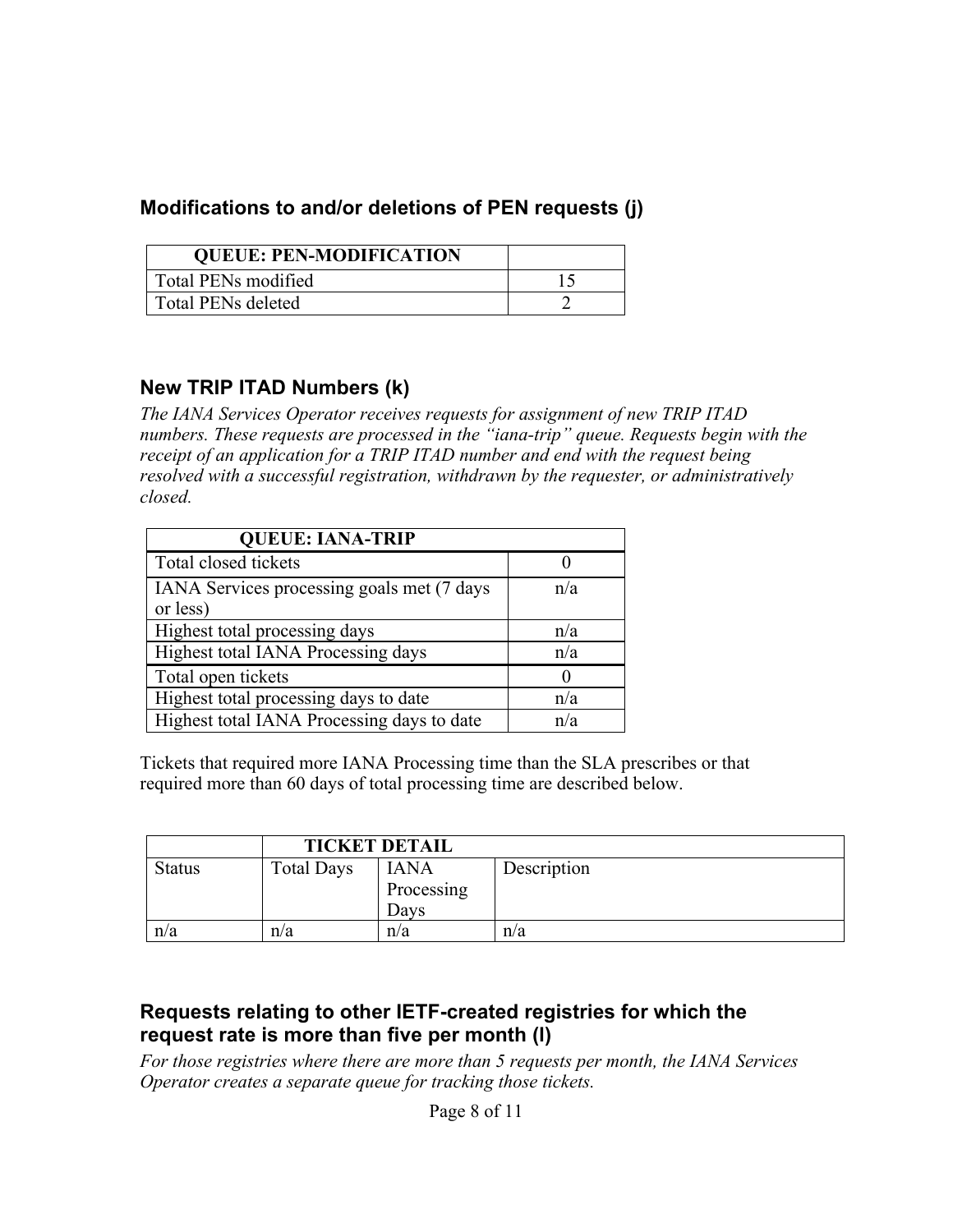| <b>QUEUE: MULTICAST</b>                     |              |  |  |  |
|---------------------------------------------|--------------|--|--|--|
| Total closed tickets                        |              |  |  |  |
| IANA Services processing goals met (14 days | $2/2$ (100%) |  |  |  |
| or less)                                    |              |  |  |  |
| Highest total processing days               | 19           |  |  |  |
| Highest total IANA Processing days          | 6            |  |  |  |
| Average Expert days                         | 13           |  |  |  |
| Total open tickets                          |              |  |  |  |
| Highest total processing days to date       | n/a          |  |  |  |
| Highest total IANA Processing days to date  | n/a          |  |  |  |

Tickets that required more IANA Processing time than the SLA prescribes or that required more than 60 days of total processing time are described below.

|               | <b>TICKET DETAIL</b> |                                   |             |
|---------------|----------------------|-----------------------------------|-------------|
| <b>Status</b> | <b>Total Days</b>    | <b>IANA</b><br>Processing<br>Davs | Description |
| n/a           | n/a                  | n/a                               | n/a         |

*Note: The IANA-PROT-PARAM queue is for miscellaneous requests that are not processed in a separate queue due to the lack of volume for any one type of request. These requests can require the first-come first-served policy, expert review, IESG approval or another review method. In the SLA, processing goals are determined by the type of request. However, for this queue there is no separation of request type.*

| <b>QUEUE: IANA-PROT-PARAM</b>                                                              |            |  |  |
|--------------------------------------------------------------------------------------------|------------|--|--|
| Total closed tickets                                                                       | 17         |  |  |
| IANA Services processing time goals met<br>(see breakdown below)                           | 16/17(94%) |  |  |
| Highest total processing days                                                              | 100        |  |  |
| Highest total IANA Processing days                                                         | 18         |  |  |
| FCFS Completed within goal time (7 IANA)<br>Processing days or less)                       | 5/5        |  |  |
| Expert Review/Specification Required within<br>goal time (14 IANA Processing days or less) | 10/10      |  |  |
| Early Allocation completed within goal time<br>(14 IANA Processing days or less)           | 1/2        |  |  |
| IESG Approval completed within goal time<br>(14 IANA Processing days or less)              | n/a        |  |  |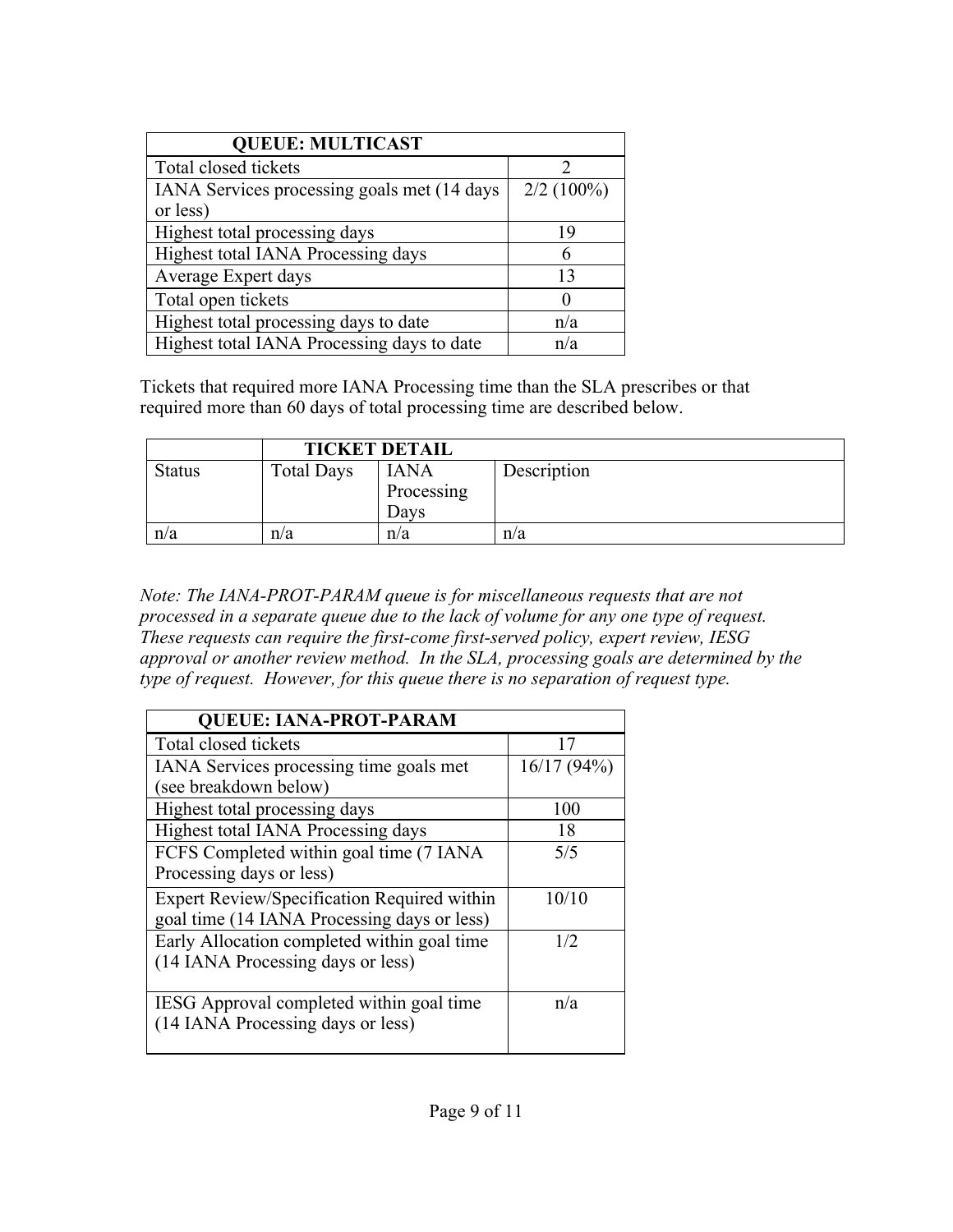| Admin closed/Withdrawn                     | n/a |
|--------------------------------------------|-----|
|                                            |     |
| Total open tickets                         |     |
| Highest total processing days to date      |     |
| Highest total IANA Processing days to date |     |

Tickets that required more IANA Processing time than the SLA prescribes or that required more than 60 days of total processing time are described below.

|               |                   | <b>TICKET DETAIL</b> |                                              |
|---------------|-------------------|----------------------|----------------------------------------------|
| <b>Status</b> | <b>Total Days</b> | <b>IANA</b>          | Description                                  |
|               |                   | Processing           |                                              |
|               |                   | Days                 |                                              |
| <b>OPEN</b>   | 129               |                      | Delay on the part of both expert and         |
|               |                   |                      | requester.                                   |
| <b>CLOSED</b> | 100               | 3                    | Delay on AD's part.                          |
| <b>OPEN</b>   | 79                | 3                    | Delay on the part of both expert and         |
|               |                   |                      | requester.                                   |
| <b>CLOSED</b> | 71                | 18                   | Internal processing error. Also delay on the |
|               |                   |                      | expert's part.                               |

## **Deliverables**

In accordance with the SLA, the IANA Services Operator is reporting on the following deliverables due within seven (7) months of implementation of the agreement for the reporting year 2019:

- 1) Provide publicly accessible, clear and accurate periodic statistics (continual)
- 2) Track and publicly report on a monthly basis (monthly report continual)
- 3) Single points of failure documentation to the IESG (continual)

#### *Provide publicly accessible, clear and accurate periodic statistics*

See "Statistics" section of this report and also http://www.iana.org/reporting-andstats/index.html.